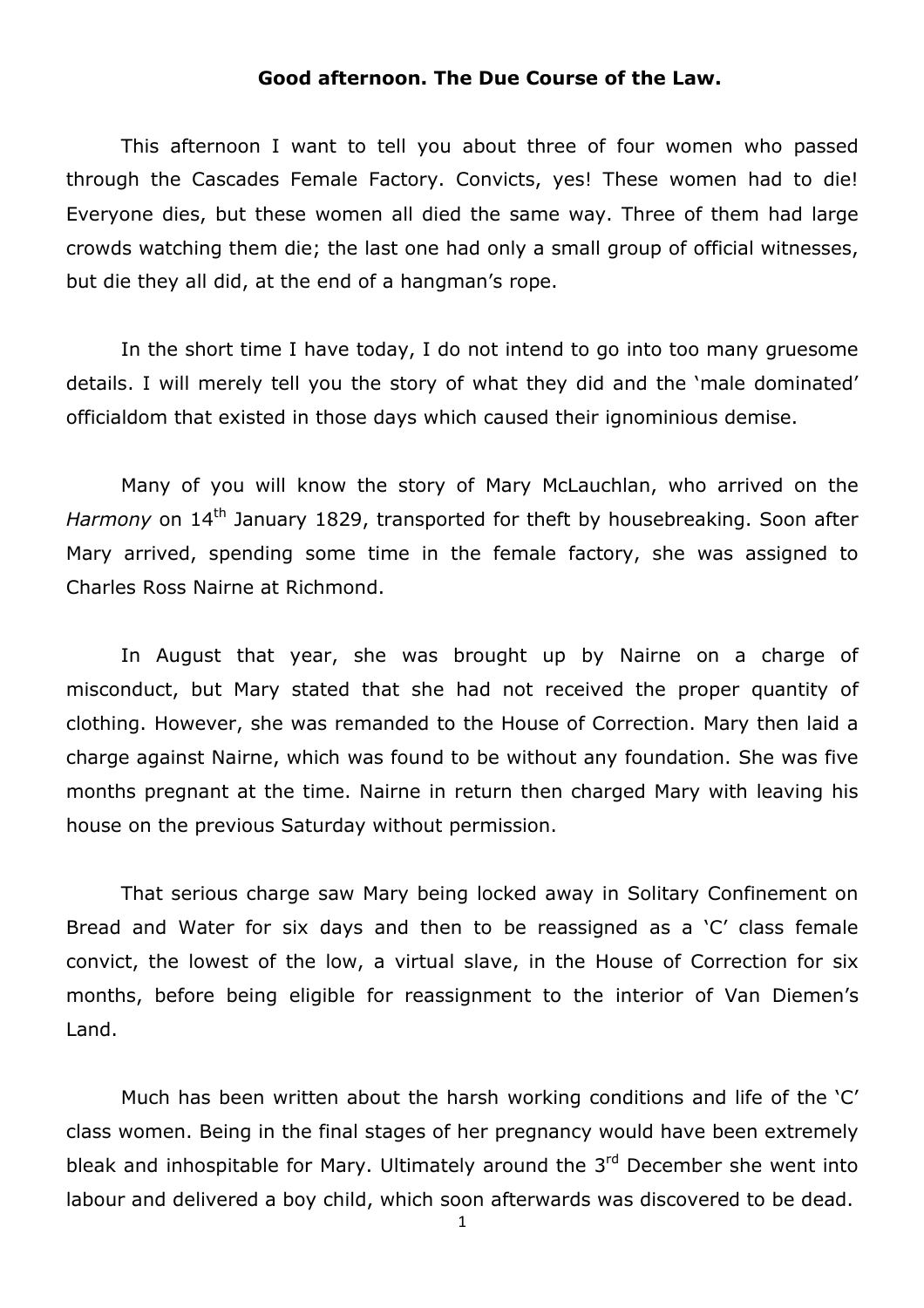Unfortunately, we have no accurate details of what actually took place, only reports by newspaper editors at the time that it appeared Mary had privately delivered the child herself and had caused its death by strangulation and afterwards concealed it in a water closet in the House of Correction.

It was not until Thursday  $15<sup>th</sup>$  April 1830, some five months after her baby had died, that Mary, charged with murder of a male child, appeared in Hobart Supreme Court, before Chief Justice John Lewes Pedder and a Jury of seven military men. Mary had no defence council. Twelve witnesses were called. No direct record exists of any evidence presented at the trial which lasted from 10am until late in the evening.

Mary was found guilty and sentenced by Justice Pedder to be hanged by the neck until she should be dead. This was to take place merely two days later on the Saturday at the usual place of execution and when dead, her body was to be dissected.

At 2:30 pm the next day, Friday, the Executive Council met in the Council room at Government House. Present were the Lieutenant Governor, George Arthur; Chief Justice Pedder; the Colonial Secretary, John Burnett and the Colonial Treasurer, Jocelyn Thomas.

After Pedder reported Mary's case as he saw it, Burnett and Thomas expressed the opinion that the crime appeared to have been committed without any known adequate motive. Thus it was desirable that a reprieve of a few days might be granted in the hope that something might come to light, which might avert the distressing necessity of the first public execution of a female in the colony.

The meeting lasted some four hours, with Chief Justice Pedder strenuously arguing that he could not advise the lieutenant-governor to interfere with the due course of the law. But Arthur said he was anxious to obtain more information and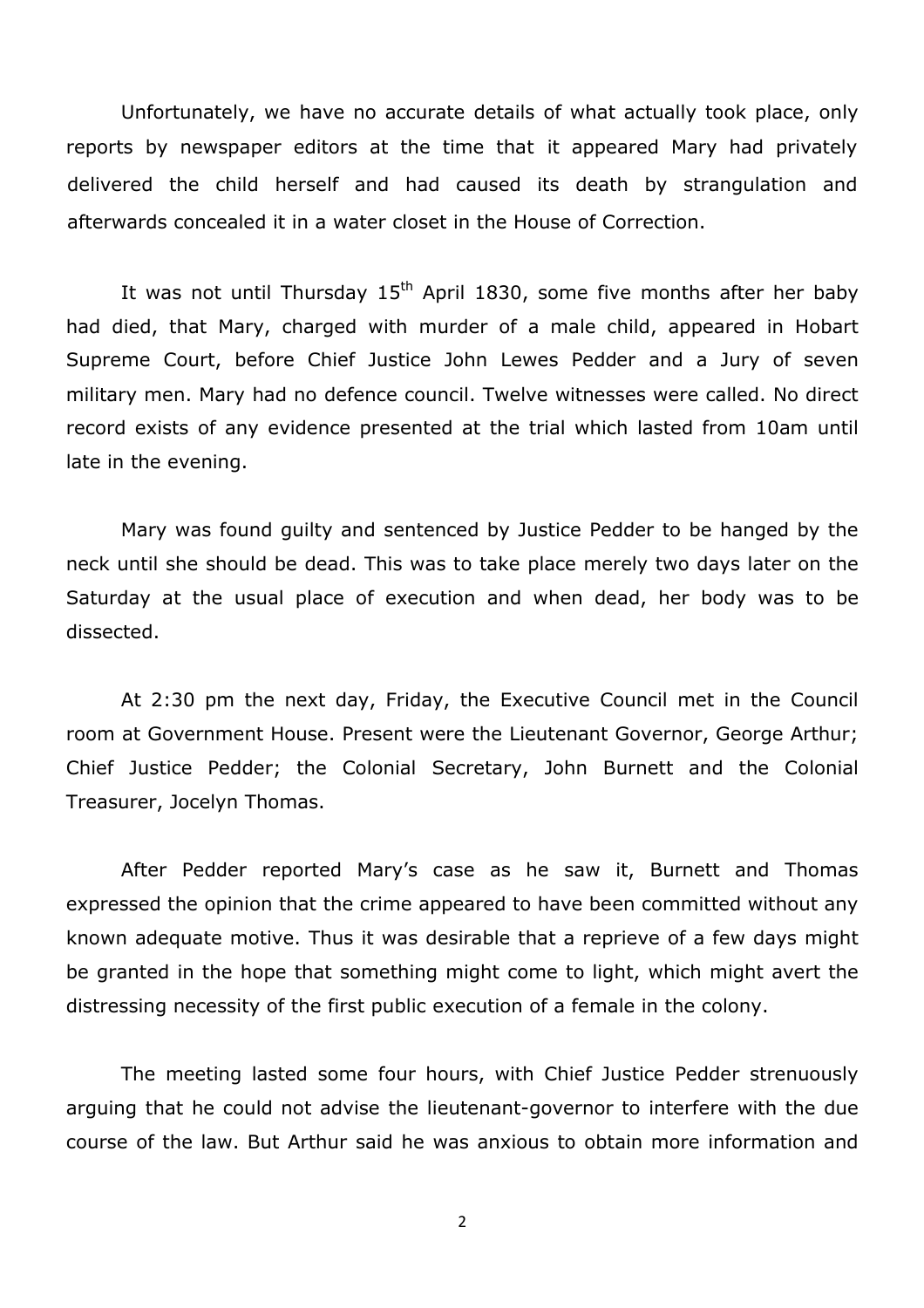agreed with Thomas and Burnett's recommendation before coming to a decision. Ultimately, he desired to respite Mary's execution until the following Monday.

Called together again the next day, Lieutenant-governor Arthur informed the Council that he had received a letter from the members of the jury recommending Mary to mercy. Mr Thomas begged leave to attend to the recommendation of the jury as the crime was one of a rare occurrence.

Colonial Secretary Burnett and Chief Justice Pedder strenuously disagreed, stating they could not advise that mercy should be extended to the prisoner. Mary's fate was sealed after only 30 minutes, with the majority vote of the council unable to advise Arthur to interfere with the due course of the Law.

At 8am on Monday morning, Executioner John Dogherty led Mary, followed by the Reverend William Bedford, up onto the scaffold above the walls of the Murray Street Gaol. A large crowd had gathered out in the street. Mary was dressed in a long white gown with a black ribbon round her waist. Dogherty quickly fixed the noose and placed a white hood over Mary's head. She barely had time to utter, 'Oh, My God' before she was launched into eternity. At length her body was cut down and delivered to the surgeons for dissection. The following Thursday,  $22^{nd}$  April, Rev Bedford buried Mary's remains in St Davids' burial ground without any religious service.

32 year old Eliza Benwell arrived in Hobart Town on the Hector in October 1835. She had been transported for 14 years for stealing a quantity of household articles from her mistress who had recently died.

Eliza was well reasonably well behaved, until she received her Ticket of Leave in 1840. Regularly being drunk in disorderly houses with immoral conduct saw her returned to hard labour as a  $2<sup>nd</sup>$  Class convict at the Factory and House of Correction, with her Ticket of Leave suspended. After four years Eliza was recommended for a Conditional Pardon and assigned to William Elwin at New Norfolk at his Bush Inn and later his Derwent Hotel.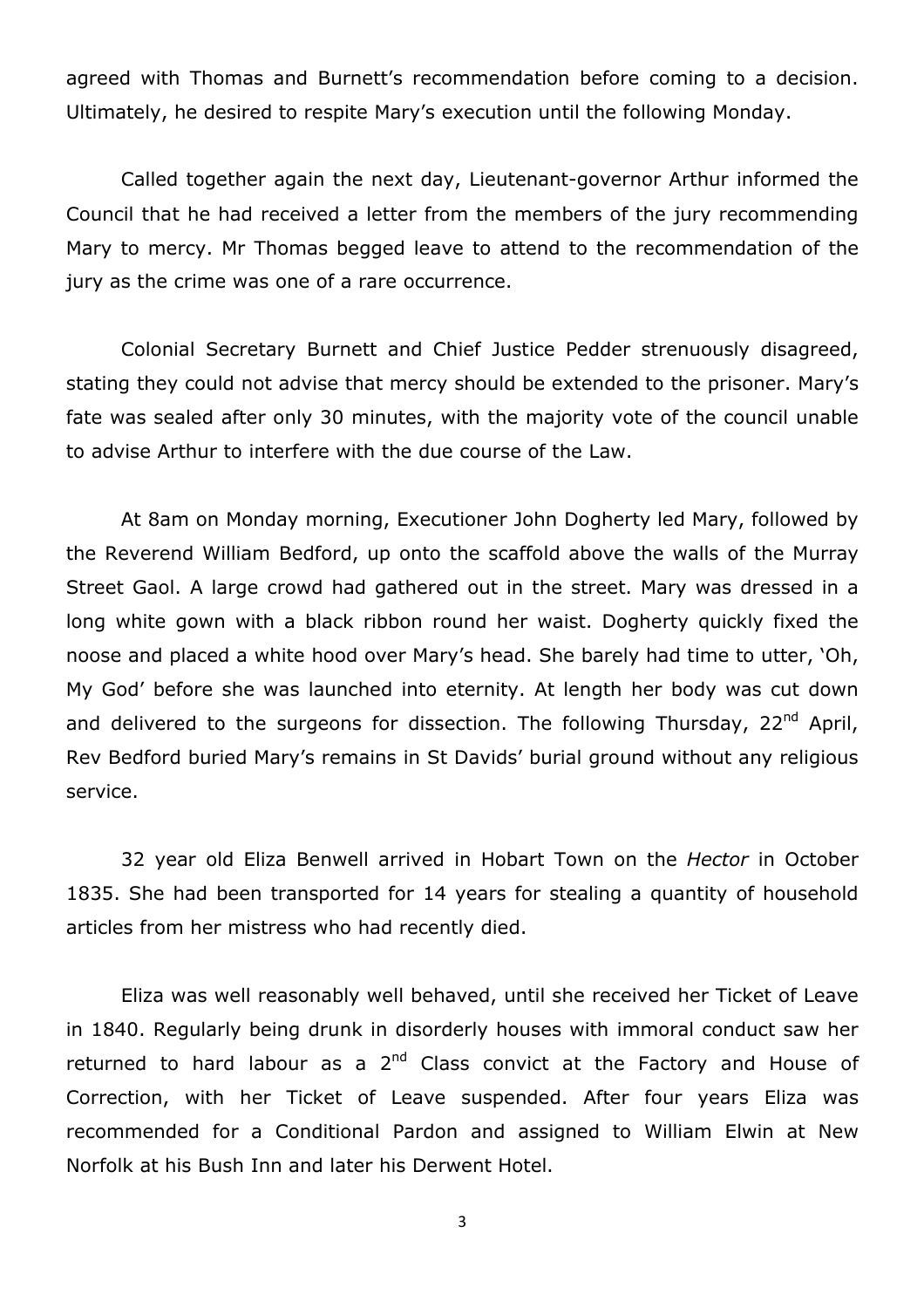Early in 1845, the body of Jane Saunders, a nurse maid employed by the American Consul was discovered in the River Derwent at New Norfolk.

Consul Elisha Hathaway and his family had been holidaying at Elwin's Derwent Hotel with 18 year Jane Saunders caring for their young children.

Three male convicts working at the hotel were immediately charged with the murder of Jane Saunders. But it was not until five months later that the three appeared in the Hobart Supreme Court before Justice Algernon Montagu on Thursday, 24<sup>th</sup> July 1845.

The trial lasted all day with the chief witness being Keo, a twelve year old Hawaiian boy, who also worked for the Consul. Keo spoke little English and his whole testimony was translated by an interpreter appointed to the court.

During his evidence, Keo stated that he saw a female servant at the hotel present when the murder took place. Eliza Benwell was immediately called to the court and after making a statement that she knew nothing about the death of Jane Saunders, was placed in custody in the gaol directly across Murray Street, before being taken to the Cascades House of Correction. The three men were found guilty of Jane's murder and sentenced to death, but were not executed and remained in gaol awaiting an examination of Eliza's involvement.

On Friday September 5<sup>th</sup>, Eliza Benwell appeared before Justice Montagu and a jury of 12 men. She was charged with malice aforethought, being present, aiding, abetting and assisting in the murder of Jane Saunders. Eliza pleaded 'Not guilty'.

For four long days, all the evidence of the witnesses at the men's trial was rehashed and re-examined, again with 12 year old Keo surprisingly remembering and even contradicting minute details, in his version of what had taken place some ten months before, aided of course by his translator's assistance.

Finally, after patiently listening on day five to Justice Montagu's 27 pages of hand written notes, the jury after an hour's deliberation, returned a verdict of 'Not Guilty'.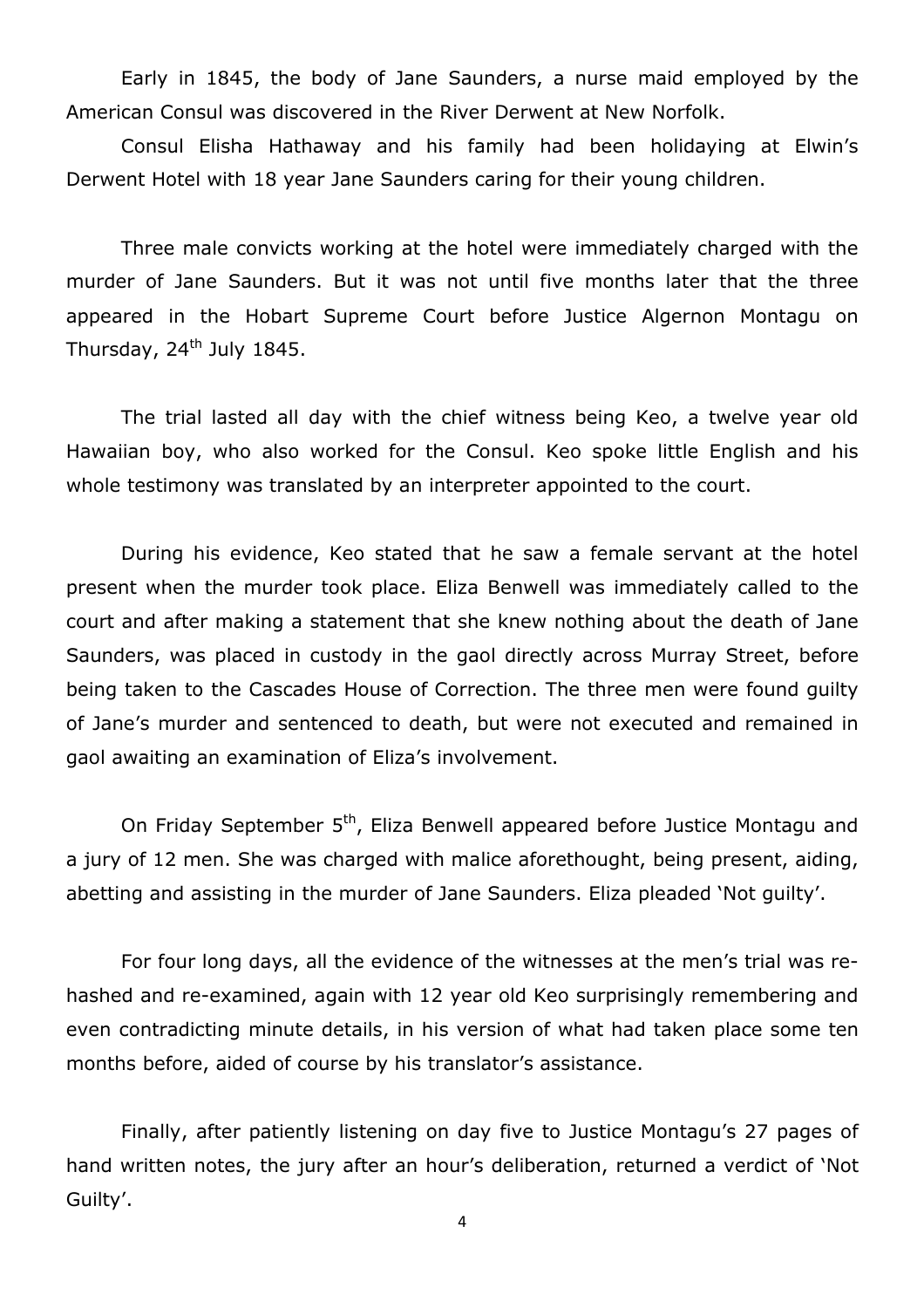Justice Montagu immediately asked them to retire again and consider that Eliza 'need not' to have known of the men's intention to murder. She did her part by keeping watch.

Obviously completely exhausted, the jury eventually returned at 11pm with a verdict of 'Guilty'. The court closed and next morning Justice Montagu sentenced Eliza to death and dissection, carefully informing her that she had no hope of Mercy. She was removed across Murray Street to the gaol.

At the executive Council meeting on the Saturday, Justice Montagu provided his copious trial notes. There were letters of protest and conflicting medical opinions as to just how Jane Saunders might have died. All to no avail, with the Executive Council stating to Lieutenant Governor Sir John Eardley-Wilmot that they could not advise him that mercy should be extended to Eliza.

The following Tuesday, the three men, Lockwood, Gomm and Taylor, who had been patiently waiting in the gaol, were then brought from the condemned cell and executed, even though they still persisted on that fatal morning in maintaining their innocence. Eliza thus spent the last two weeks of her life in that same condemned cell awaiting her destiny.

On Tuesday 30<sup>th</sup> September, Eliza, dressed in a printed cotton gown with a white handkerchief, her light brown hair tastefully arranged, mounted the scaffold. She was absorbed in meditation with her eyes closed, as several thousand people crammed every vantage place in Murray Street beneath the gaol walls. Rev. William Bedford said some quick prayers, before Executioner Solomon Blay, as the cool and expert finisher of the law, quickly adjusted the rope and launched Eliza into eternity. Her body after hanging the usual time was placed in a coffin and removed to the Colonial Hospital for dissection and anatomization before her remains were taken to the Campbell Street Burial Ground.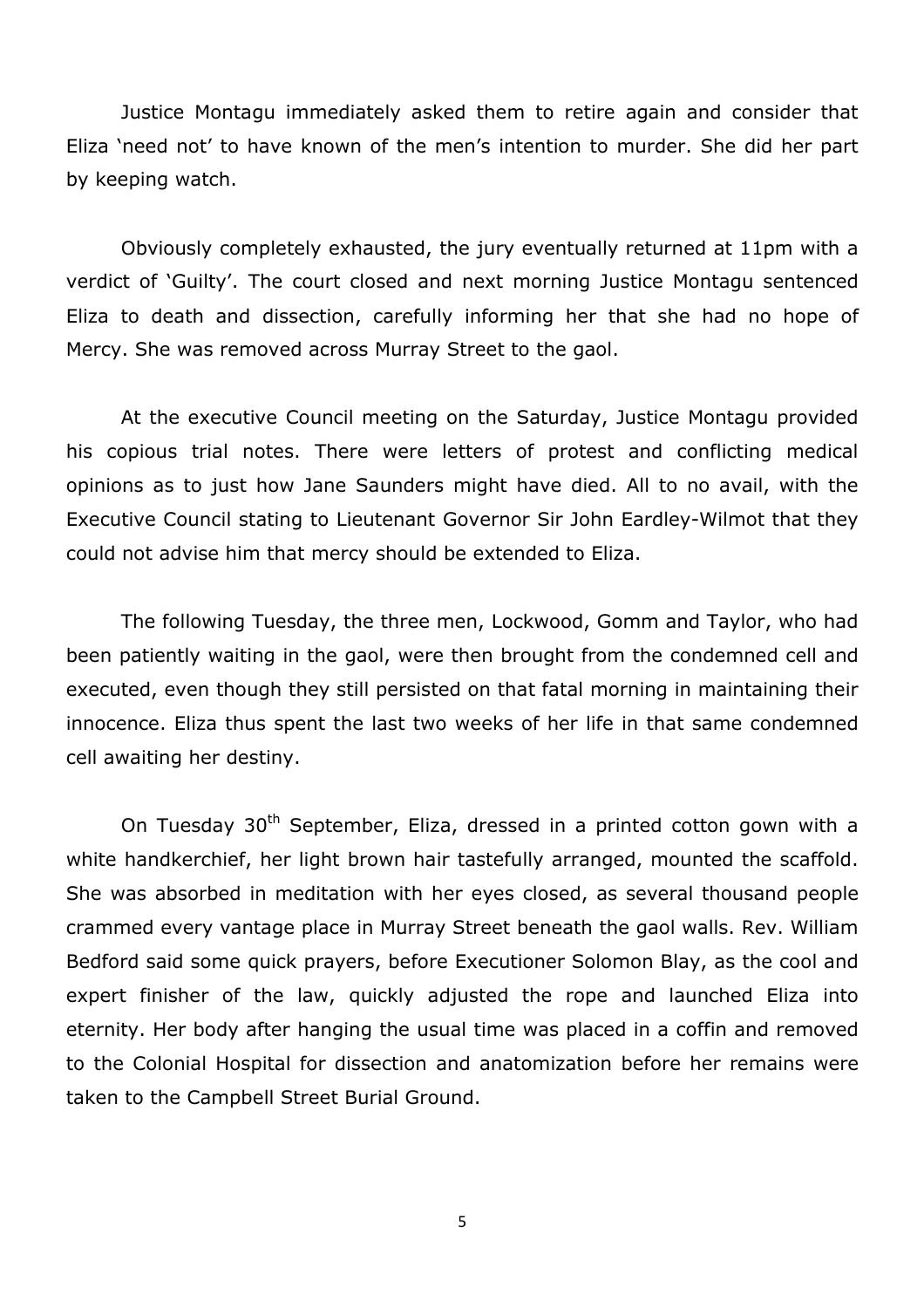17-year-old Mary Sullivan from County Cork arrived in Hobart Town on 22<sup>nd</sup> May 1852 on the Sir William Dare. She was transported for seven years for stealing quilts. Her trade was listed as a nurse girl.

After a short stay at the female factory Mary was assigned out, but absconded after a few days and was returned to the factory.

At the end of June, Mary was then assigned to Mrs. Emma Jane Langley in Campbell Street, who had been placed in charge of looking after the two children belonging to John Fraser, the landlord of the old Commodore Hotel in Brisbane Street, now known as the Brisbane Hotel.

Fraser was absent at the Victorian goldfields, with his wife, Elspeth, unfortunately in a delicate state of health at St Mary's Hospital. Mrs Langley arranged for her two female convict servants, Mary Ann Farmer and Mary Sullivan to reside at the hotel, sharing a bed in the room with Frasers' two year old daughter Adeline Clara, who was in a cradle and four year old John who was in a cot.

On the morning of Wednesday  $7<sup>th</sup>$  July, Mary Sullivan got up about 6 o'clock in the morning and was supposed to light the fire and later call her fellow servant Mary Ann Farmer, which she did not do.

When Farmer rose around 7, she found nothing done and Mary missing, supposedly absconded along with a quantity of food and clothing, leaving behind her government shoes and clothes. Farmer set about doing the work herself and then discovered that the baby Adeline was also not in her cradle. A search was started and it was presumed that Mary had abducted the child.

Later in the morning, Mary Ann Farmer went out to the water butt in the backyard of the hotel to draw some water and found some clothing floating in the water. When she pulled it out, she was horrified to find it was wrapped around the Adeline's body. An immediate search was made for Mary Sullivan, who was apprehended the following day and after a detailed inquest Mary was charged with the child's murder.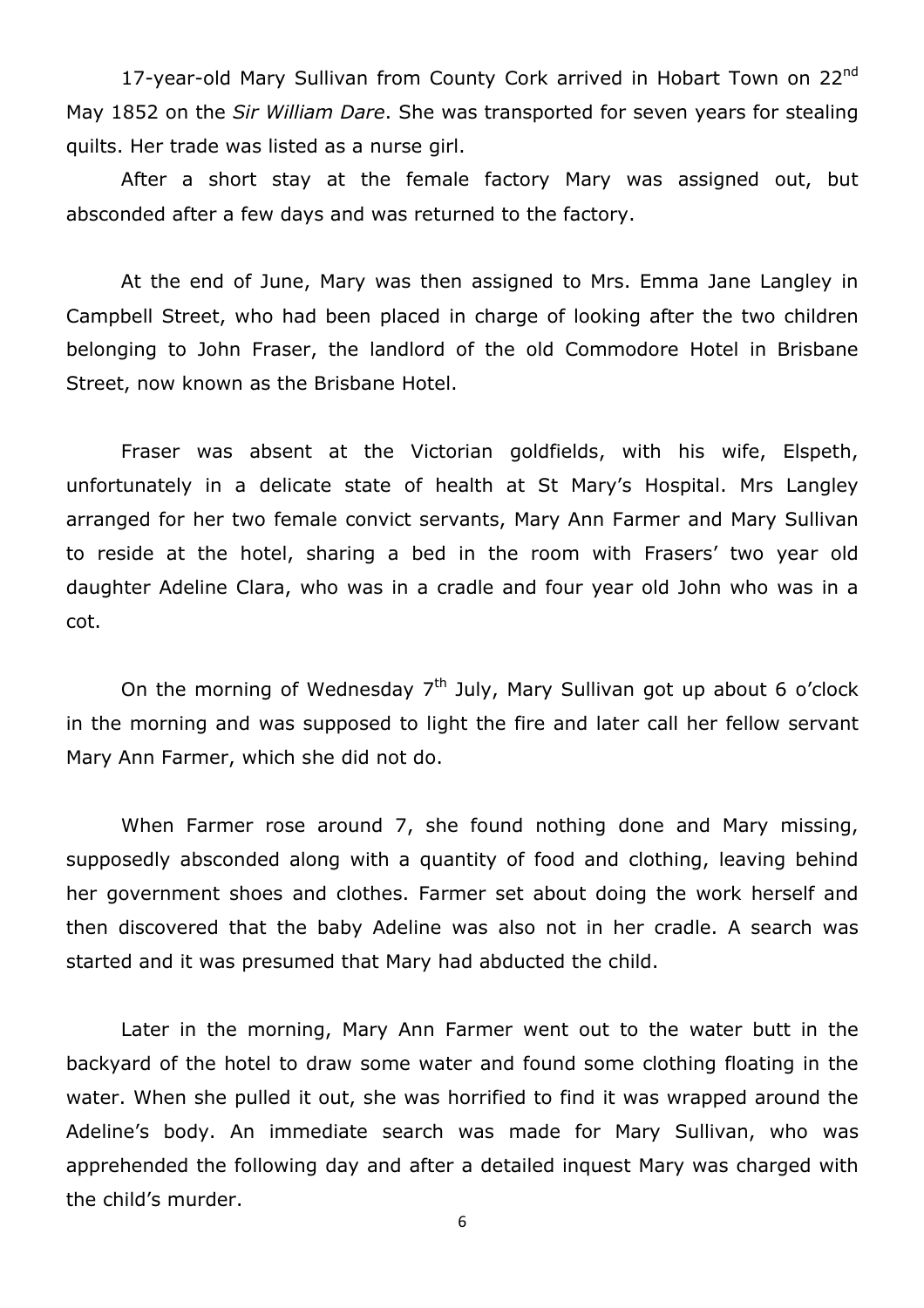Just two weeks later, on Wednesday,  $21<sup>st</sup>$  July, Mary Sullivan was placed at the bar of the Supreme Court, before Chief Justice, now 'Sir John' Lewes Pedder. Mary was charged with wilful murder of Adeline Clara Fraser. 12 men were sworn to the jury. Mary pleaded not guilty.

All of the witnesses at the original coroner's inquest were called and testified as to what had happened on the day. Mary had no witnesses to call and had nothing to say in her defence. Justice Pedder summed up at great length and the jury, after a short consultation, returned a verdict of 'Guilty'.

Mary was then solemnly addressed by the Chief Justice as to the enormity of her crime and the necessity of repentance in preparation for another world. Pedder then passed the sentence of death, after which her body was to be given up for dissection.

The newspapers of the day reported widely that Mary was in no doubt 'insane' and had been an inmate of the Irish County Court Lunatic Asylum and while in Grange Gorman Gaol the matron had warned other female prisoners not excite Mary, as it appeared she had often frequent complained of the 'badness of her head'.

A meeting of the executive Council was held at Government House on 27<sup>th</sup> July, where they examined the Chief Justice's report of the case. However the Council were unable to discover any reason which would justify their advising his Excellency, Lieutenant Governor Sir William Denison, to extend mercy to the prisoner.

A petition was got up and a medical board appointed to enquire into the actual condition of Mary's mental health. But on upon investigation it was found that there was a second Mary Sullivan on the Sir William Dare which led to complete uncertainty and no further action was taken.